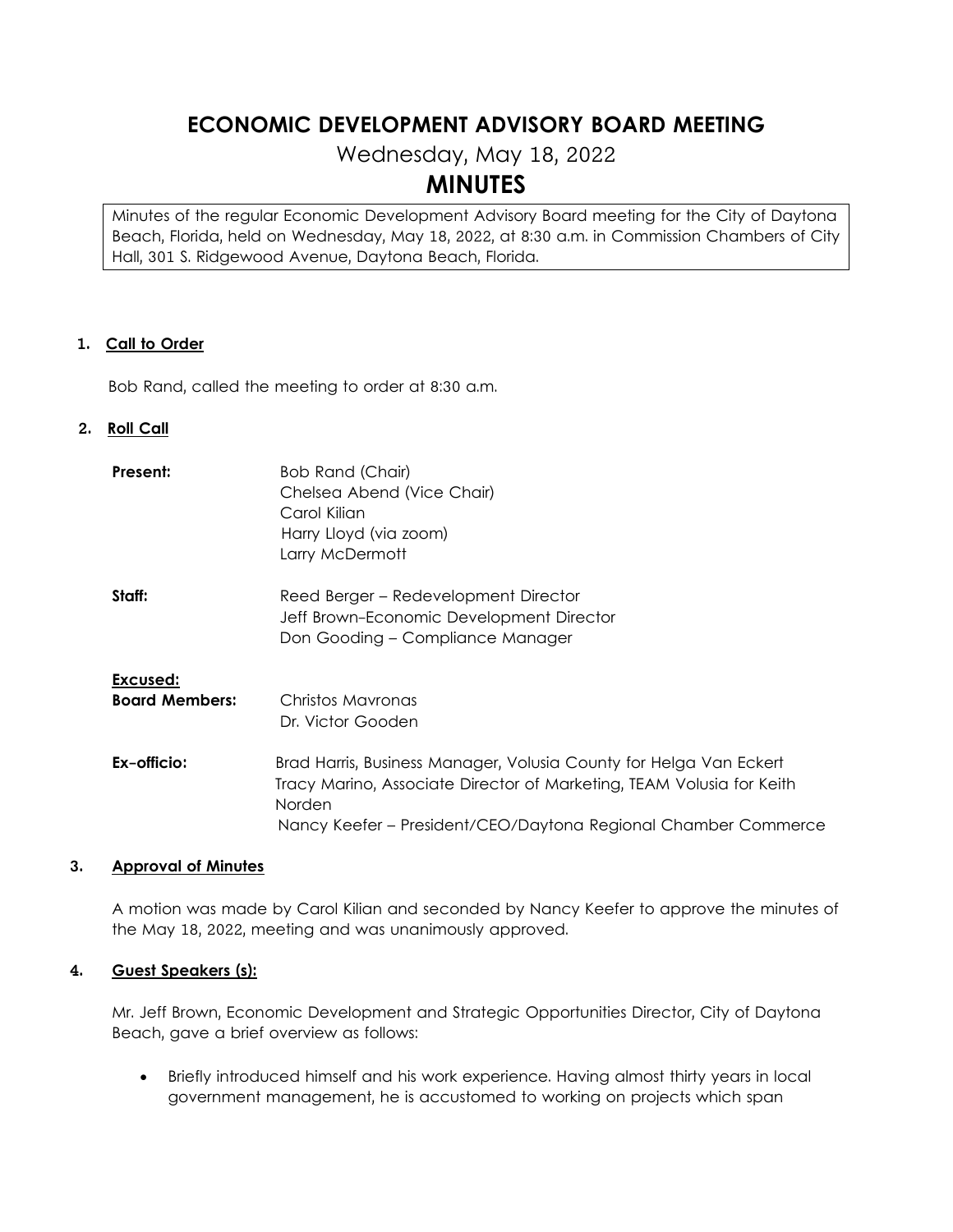multiple departments. This insight will be useful when working on economic development projects.

• Discussed the potential overlap of economic development and redevelopment projects. Discussed how coordination will occur with Ken Thomas, newly appointed Redevelopment Director.

## **Reports**

## **a) Volusia County Economic Development Division on behalf of Helga Van Eckert:**

 On Helga Van Eckert's behalf, Brad Harris, Business Manager, Volusia County, reported the following:

- Provided a copy of the First Quarter publication (Q book), which is a summary of economic development metrics and key timeframes.
- The Volusia Business Resources Initiative is in the process of developing a business resource specific website.
- Announced an upcoming Economic Development quarterly breakfast meeting has been scheduled for May 20, 2022, at Daytona Beach Airport.

## **b) Team Volusia Economic Development Corporation:**

On Keith Norden behalf, Tracy Marino, Associate Director of Marketing, Volusia County, reported the following:

- Provided a copy of the 2021 Annual Report from Annual meeting held on May 10, 2022.
- 47 prospective outreach meetings were held, attended the FEDC Economic Development Councils meeting, and attended the Southern Economic Development Council meeting in April 2022.
- In addition, attended several outreach events such as the Society for Optics and Photonics (SPIE), Space Symposium, Sun n' Fun Aerospace Expo, Maintenance, Repair, and Overhaul (MRO) in the month of April 2022.
- Announced the sponsorship of the Hungarian Summit held here in Daytona Beach State College.

## **c) Daytona Beach Regional Chamber of Commerce**

Nancy Keefer, President/CEO, Daytona Regional Chamber of Commerce, reported the following:

- Announced an upcoming event scheduled for Volusia County elected officials at Brown & Brown Headquarters on May 24<sup>th</sup>. The event will consist of three forums for County Council, Volusia School Board, and State Legislative seats from June through August.
- Announced a Real Estate Values Conference, in partnership with the V Card, is scheduled for June 2<sup>nd</sup>.